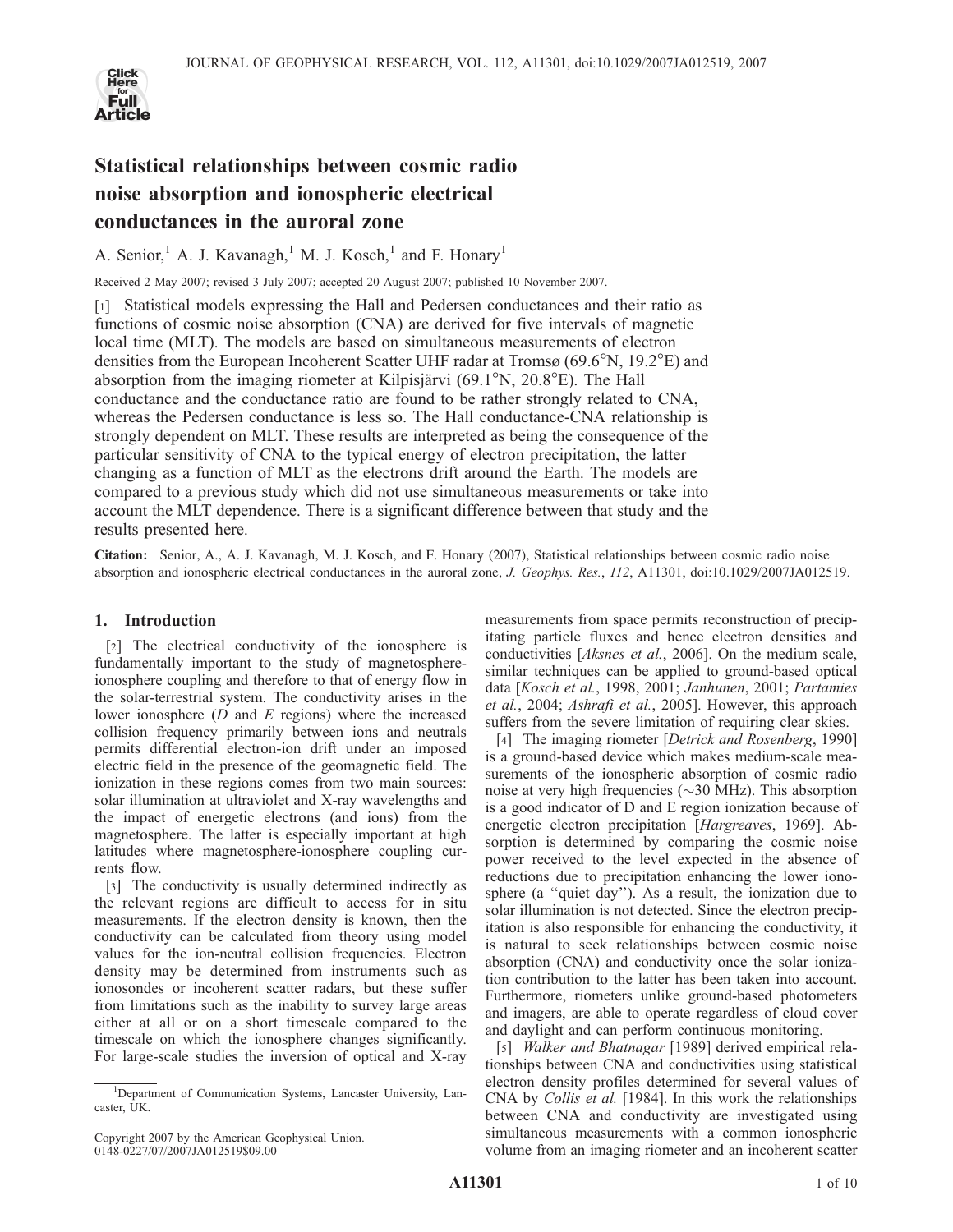radar. The latter is used to determine the conductivity from the measured profiles of electron density. The results differ significantly from those of Walker and Bhatnagar [1989].

## 2. Theory

[6] The ionospheric absorption of cosmic radio noise at the riometer angular frequency  $\omega_R$  is given by the formulae [Hargreaves, 1969]

$$
A = \int N_e a \, dz \tag{1}
$$

$$
a = \frac{4.6 \times 10^{-5} \nu}{\nu^2 + (\omega_R \pm \omega_e)^2},
$$
 (2)

where A is in dB,  $N_e$  is the electron number density in  $m^{-3}$ ,  $\omega_e$  is the electron angular gyrofrequency,  $\nu$  is the electron collision frequency, and  $a$  is known as the "specific absorption" and has units of  $dB$  m<sup>2</sup>, that is, absorption per unit electron density per unit altitude. The positive sign in the denominator of (2) corresponds to a O-mode wave and the negative sign to a X-mode wave, which riometers are frequently built to receive.

[7] The ionospheric Pedersen and Hall conductances  $\Sigma_{HP}$  are the height-integrated (along the magnetic field) Pedersen and Hall conductivities  $\sigma_{HP}$ . The conductances are used since the conductivity parallel to the magnetic field is very high, and so the conductivity layers at different altitudes are effectively connected in parallel. Conductivity  $\sigma$  is related to mobility  $\mu$  by  $\sigma = N_e e \mu$ , where e is the electronic charge. The conductances are then

$$
\Sigma_{H,P} = e \int N_e \mu_{H,P} \, dz,\tag{3}
$$

where the mobilities are [*Davies and Lester*, 1999]

$$
\mu_H = \frac{1}{B} \left( \frac{\omega_e^2}{\nu_{en}^2 + \omega_e^2} - \sum_j P_j \frac{\omega_j^2}{\nu_{jn}^2 + \omega_j^2} \right) \tag{4}
$$

$$
\mu_P = \frac{1}{B} \left( \frac{\omega_e \nu_{en}}{\nu_{en}^2 + \omega_e^2} + \sum_j P_j \frac{\omega_j \nu_{jn}}{\nu_{jn}^2 + \omega_j^2} \right),\tag{5}
$$

where  $\mu_H$  and  $\mu_P$  are the Hall and Pedersen mobilities, respectively; *j* refers to an ion species;  $\omega_i$  is the gyrofrequency of ion species j;  $\nu_{jn}$  is the ion-neutral collision frequency for ion species *j*;  $P_i$  is the relative density of ion species *j*; and  $B(z)$  is the geomagnetic flux density.

[8] There is an obvious similarity between (1) and (3) in that both take the form of a convolution of the electron density profile with a profile of some other parameter. Neglecting transport, the equilibrium electron density is given by  $N_e = \sqrt{\frac{q}{\alpha}}$ , where q is the ionization production rate and  $\alpha$  is the effective recombination coefficient. In section 1 it was explained that CNA does not include the ionization contribution from solar radiation, so only the contribution from particle impact is considered. Since the conductances certainly do include a contribution from solar ionization, this contribution must be subtracted before comparing them with CNA. This procedure is described in section 3.2. Now, neglecting solar radiation,  $q$  is proportional to the rate of energy deposition by precipitating particles at each altitude [Rees, 1963]. It follows that the height-integrated production rate is proportional to the integral energy flux of the precipitation  $\Phi_E$ . Therefore, for a given  $\Phi_E$  the height profile of q is determined by the shape of the precipitating particle flux-energy spectrum. Note that with this definition of "shape" two Maxwellian spectra with different characteristic energies would have different ''shapes.''

[9] Now the integral number flux  $\Phi$  is given by  $\Phi = \Phi_E/E$ , where  $\overline{E}$  is the mean energy, a function of the shape of the spectrum. Thus it follows that  $q \propto \Phi_E = E\Phi$ . Recalling that the ''constant'' of proportionality is a function of the spectrum shape and noting that to first order,  $\overline{E}$  is a measure of this shape  $q = f(\overline{E})\Phi$ , where f is some arbitrary spectrumshape-dependent function. Thus we have  $N_e = f(\bar{E})\Phi^{0.5}$  by the equilibrium condition (where  $f$  is some other arbitrary function).

[10] Since absorption and conductance are convolutions involving the electron density profile, it follows that they all take the form  $P = f(\bar{E})\Phi^{0.5}$ , that is, they are all proportional to the square root of the integral number flux by some energy-dependent factor, which differs from parameter to parameter. It also follows that ratios of the parameters, in particular,  $\Sigma_H/\Sigma_P$  are indicators of the energy. An important consequence of this result is that although the conductances and CNA scale in the same way with changes in integral flux, they respond differently to changes in the spectrum shape (''energy''). This corresponds with intuition given that the conductances and CNA are associated with different altitude intervals ( $\Sigma_P \sim 110-130$  km,  $\Sigma_H \sim 80-110$  km,  $CNA < 100$  km) and thus with different parts of the fluxenergy spectrum ( $\Sigma_P \sim 2$ –10 keV,  $\Sigma_H \sim 5$ –50 keV, CNA > 20 keV). Thus it is clear that there will not be a one-one relationship between CNA and conductance, but rather it will be of a statistical nature depending on changes in the spectrum shape.

## 3. Experimental Data

#### 3.1. Instrumentation

[11] In this study, CNA measurements are taken from the imaging riometer for ionospheric studies (IRIS) at Kilpisjärvi, Finland (69.05°N, 20.79°E) [Browne et al., 1995]. A statistical study of IRIS measurements was given by Kavanagh et al. [2004]. The conductances are calculated from measurements taken using the European Incoherent Scatter (EISCAT) UHF radar [Rishbeth and van Eyken, 1993] located near Tromsø, Norway  $(69.58^{\circ}N, 19.23^{\circ}E)$ . The radar data are taken from Common Program One (CP-1) operations where the beam is directed along the magnetic field. Davies and Lester [1999] presented statistics of conductances determined from similar measurements. The riometer beam (referred to as beam 16), which intersects the radar beam at an altitude of 90 km, was chosen for the absorption measurements. The riometer operates at a frequency of 38.2 MHz. Both the radar and riometer measurements were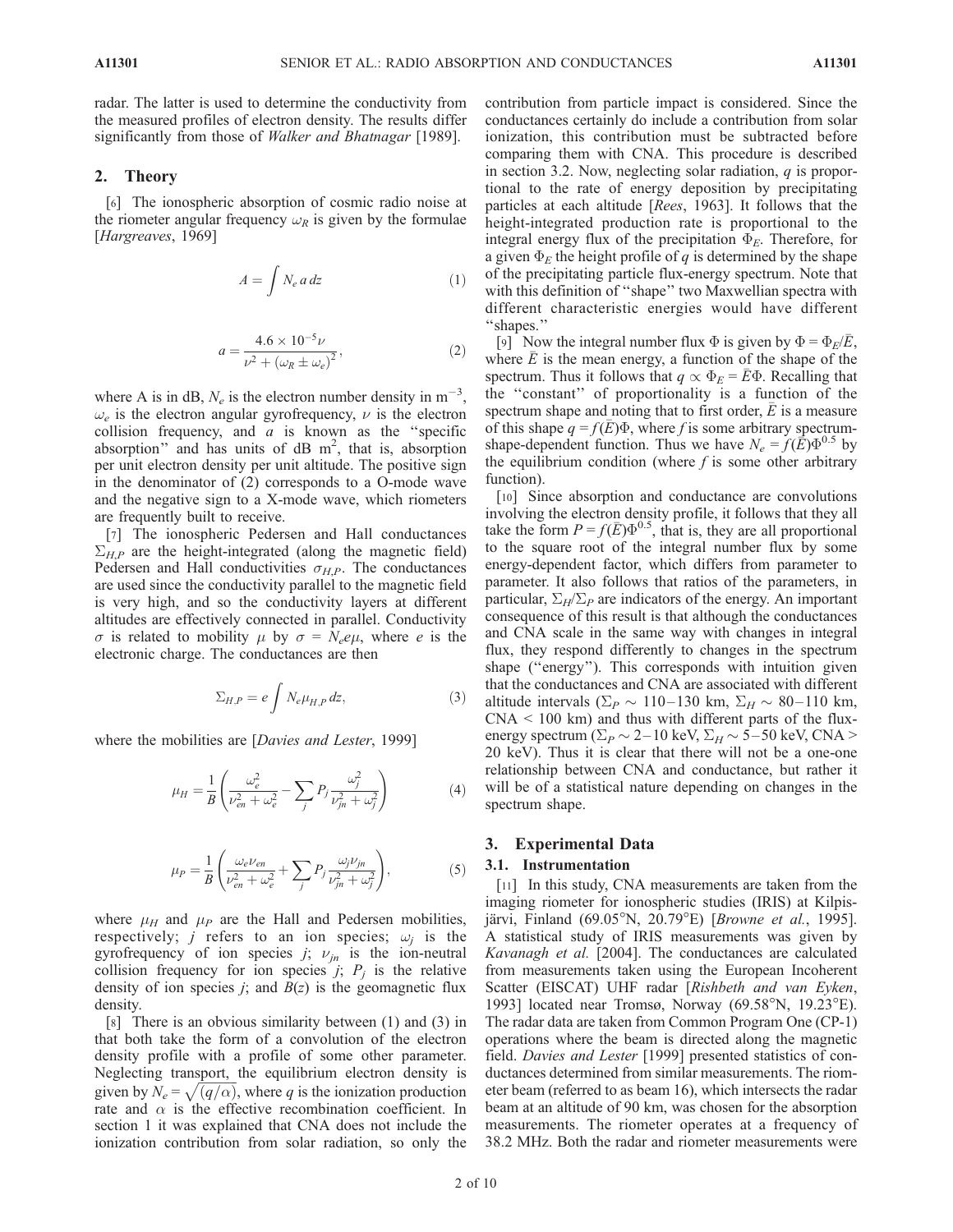Table 1. List of the EISCAT CP-1 Data Sets Used in This Study<sup>a</sup>

| Date        | Start, UT | End, UT |
|-------------|-----------|---------|
| 5 Oct 2002  | 1041      | 2359    |
| 6 Oct 2002  | 0000      | 2359    |
| 7 Oct 2002  | 0000      | 2359    |
| 8 Oct 2002  | 0000      | 2359    |
| 9 Oct 2002  | 0000      | 2359    |
| 10 Oct 2002 | 0000      | 2359    |
| 11 Oct 2002 | 0000      | 2359    |
| 12 Oct 2002 | 0000      | 1231    |
| 23 Sep 2003 | 0000      | 2359    |
| 24 Sep 2003 | 0000      | 2359    |
| 25 Sep 2003 | 0000      | 2359    |
| 26 Sep 2003 | 0000      | 1500    |
| 10 Mar 2004 | 0747      | 2359    |
| 11 Mar 2004 | 0000      | 2359    |
| 12 Mar 2004 | 0000      | 1359    |
| 1 Jun 2004  | 0700      | 2359    |
| 2 Jun 2004  | 0000      | 2359    |
| 3 Jun 2004  | 0000      | 2359    |
| 4 Jun 2004  | 0000      | 1559    |
| 7 Mar 2006  | 0000      | 2359    |
| 8 Mar 2006  | 0000      | 2359    |
| 24 Mar 2006 | 0000      | 2259    |
| 28 Mar 2006 | 0000      | 2359    |
| 29 Mar 2006 | 0000      | 2359    |
| 30 Mar 2006 | 0000      | 2359    |
| 31 Mar 2006 | 0000      | 2359    |
| 4 Apr 2006  | 0000      | 2359    |
| 5 Apr 2006  | 0000      | 2359    |
| 6 Apr 2006  | 0000      | 1305    |

<sup>a</sup>Some data sets contain gaps which are not indicated here.

integrated over 60 s intervals. The riometer has a basic time resolution of 1 s, and the radar has a basic time resolution of 5 s. These shorter integrations would be more appropriate to the rapidly-changing auroral conditions, but the measurement variance for the radar data would become very large. Ideally, the CNA and conductance should be compared when both are steady state to avoid inconsistencies due to their

differing response times to precipitation (the recombination time). This was investigated by using 5 s resolution CNA data to eliminate 60 s integrations where the CNA was highly variable during the integration time, but removing these integrations was not found to greatly influence the results.

#### 3.2. Data Selection and Preparation

[12] Data from 29 days between 2002 and 2006 on which the UHF radar ran the CP-1 mode were selected for analysis (Table 1). The days were selected to give as close to 24-h coverage as possible in both the radar and riometer data. Data from 9-13 November 2004 were not used because of a solar proton event. Energetic proton precipitation enhances CNA but produces ionization at altitudes too low to significantly affect the conductances. The distribution of data points by magnetic local time (MLT) is shown in Figure 1. MLT  $\approx$  UT + 2.5 h at Tromsø and this approximate relationship is used throughout this study. The reduced occurrence in the  $0400 - 0800$  and  $1700 -$ 2100 MLT intervals is due to the omission of periods where the riometer measurement was affected by scintillation in the October 2002 and March/April 2006 data sets, respectively (see later). Consequently, these time sectors are biased toward the March/April 2006 and October 2002 data sets, respectively.

[13] The UHF radar spectra were analysed at 60-s resolution using the Grand Unified Incoherent Scatter Design and Analysis Package (GUISDAP) [Lehtinen and Huuskonen, 1996]. As fitting the spectrum is an underdetermined problem, certain standard assumptions are made about some parameters. The ion composition is assumed rather than fitted at all heights. Above 107 km the electron/ion temperature ratio is fitted and the ionneutral collision frequency held constant. Below 107 km the reverse situation applies with the electron/ion temperature ratio taken equal to  $\sim$ 1.1. The electron density, ion temperature, and line-of-sight ion drift velocity are fitted at all heights.



Figure 1. Distribution of data used in this study by magnetic local time.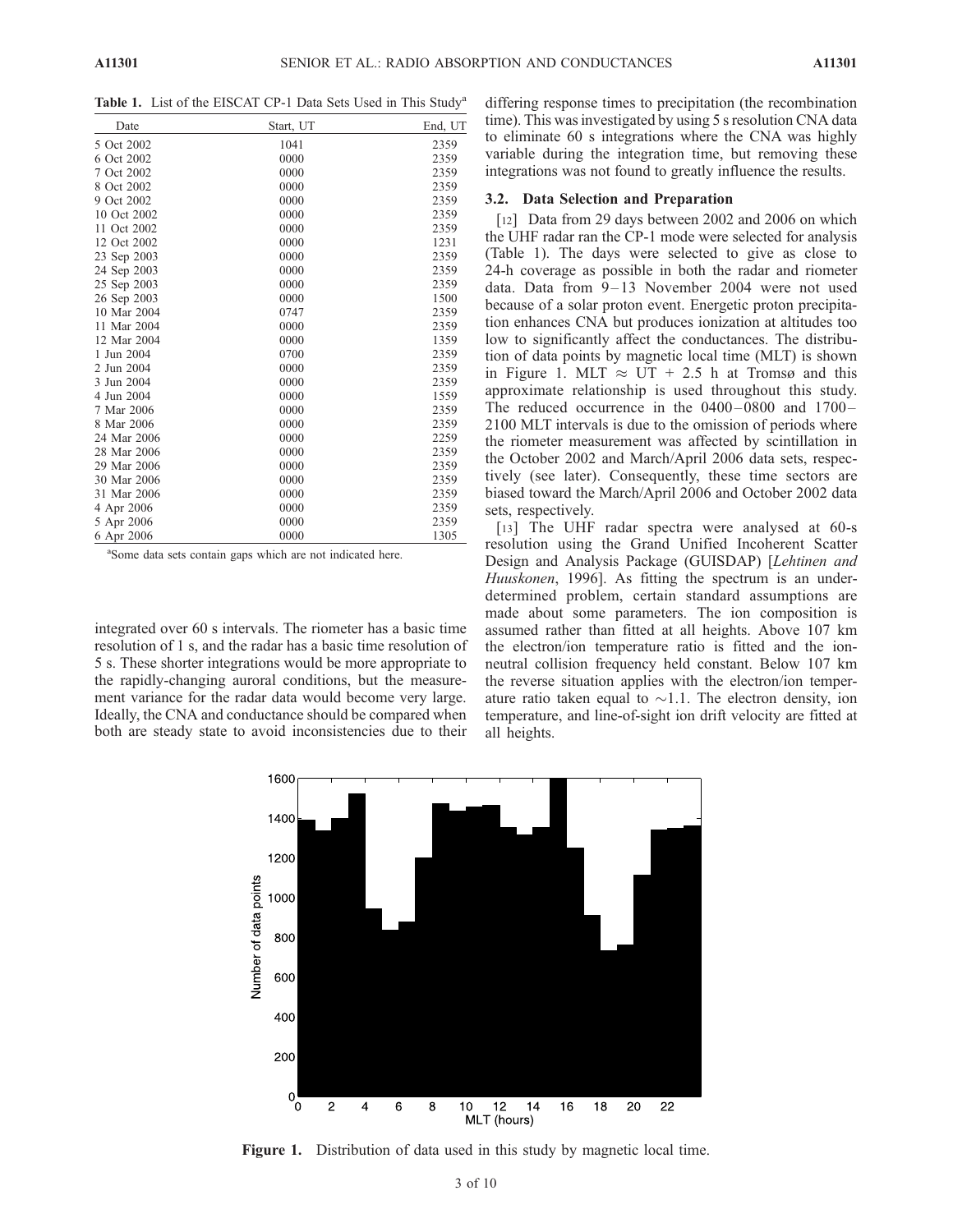[14] Since the analysis of the incoherent scatter ion line only determines the electron density up to a scale factor, the electron densities were calibrated by comparing the peak  $F$ region density in each profile against the corresponding  $f_0F_2$ value from the EISCAT dynasonde ionospheric sounder. This calibration is valid for the whole altitude range. The resulting plasma parameters were filtered to exclude obviously nonphysical fits (e.g., negative temperatures, electron densities or ion-neutral collision frequencies, or electron densities exceeding  $10^{13}$  m<sup>-3</sup> which probably indicate backscatter from space debris or satellites).

[15] For each altitude profile the Pedersen and Hall conductivities were computed for each altitude gate using  $(3-5)$ . The ion-neutral collision frequencies were calculated using the formulae of Schunk and Walker [1973], and the electron-neutral collision frequency was calculated using the formula of Schunk and Nagy [1978]. The MSISE-90 and IRI-2001 models were run for each time point to give the neutral densities and ion composition. The ion and electron temperatures were taken from the radar data. The conductivities were filtered to remove nonphysical negative values which can result from unrealistically high ion or electron temperatures from the radar analysis being used in the collision frequency formulae. Altitude profiles having fewer than 50% of range gates containing valid data were excluded from further analysis. This reduces the number of very noisy estimates of the conductances but introduces some slight bias since profiles having very low electron densities (and thus poor radar signal-to-noise ratios) are likely to be lost. The conductivities were then integrated over the altitude range 85– 200 km, according to (3) to give the conductances.

[16] Since the riometer only measures the CNA because of enhanced particle precipitation, the solar ionization contribution to the conductances was subtracted. In principle the ionization production rate due to solar ionization should be subtracted from the total production rate. In equilibrium and under the assumption of an  $\alpha$ -type recombination model the production rate is  $q = \alpha N_e^2$ . Since conductance is  $\sum \alpha N_e$  it follows that the subtraction becomes  $\Sigma^* = \sqrt{\Sigma^2 - \Sigma_S^2}$ , where  $\Sigma$  is the total conductance,  $\Sigma^*$  is the conductance due to particle precipitation, and  $\Sigma<sub>S</sub>$  is the conductance due to solar ionization (strictly, since conductances are height-integrated, one should work with conductivities). In this study,  $\Sigma<sub>S</sub>$  comes from the empirical models of Brekke and Hall [1988] which are functions of solar zenith angle. However, Brekke et al. [1989] pointed out that the form of these models is not consistent with the simple picture of  $\alpha$ -type recombination and hence preferred simply to subtract the conductances directly, that is,  $\Sigma^* = \Sigma - \Sigma_S$ . This direct subtraction is adopted in this study.

[17] At a final stage of filtering, values of the conductances and their ratio lying more than 4 standard deviations from the mean of each daily data set were excluded to avoid "wild" values from distorting the statistics. This filtering was intended to remove remaining anomalous data points resulting from technical problems with the radar and reflections from satellites which were not removed in the earlier processing. Inevitably, there is a risk that some valid data were removed just as there is that some invalid data were not. Additionally, for the conductance ratio only, points having estimated standard errors greater than 0.5 were rejected. This mitigates the problem described by Brekke and Hall [1988] where subtracting the solar contribution to the conductance causes the estimate of the ratio to become noisy, for example, if the corrected  $\Sigma_P$  is close to zero.

[18] The CNA data from beam 16 of IRIS were averaged to 60-second resolution. Periods where ionospheric scintillation was present were removed. For each day listed in Table 1 the data were shifted by an offset to compensate for inaccuracy in the estimated quiet day absorption level. Just under half of these offsets were zero, but one was as large as 0.25 dB (23 September 2003). The offsets were obtained by inspection of daily line plots of absorption. This method obviously does not allow for an offset which varies during a given day. Finally, CNA values less than  $-0.5$  dB, which are likely to be the result of interference, were excluded.

## 3.3. Results

[19] Figure 2 shows occurrence plots of the Hall conductance versus CNA, as a function of magnetic local time interval. The intervals were chosen by inspecting scatter plots of the data over shorter periods of MLT in order to determine the intervals over which the distribution was reasonably constant. Four main populations of data points were found, corresponding to the intervals 1900-0400, 0400 – 1000, 1000 – 1500, and 1500 – 1900 MLT. The  $1900-0400$  and  $1000-1500$  MLT populations are clearly quite different. During the intervening interval 0400-1000 MLT the distribution gradually alters from that of 1900– 0400 to that of  $1000-1500$  MLT and this interval  $(0400-$ 1000 MLT) has been subdivided into three 2-h intervals in Figure 2. In the 1500– 1900 MLT interval, there is very little enhancement of Hall conductance or CNA.

[20] This classification has been adopted for the data analysis since the four main populations correspond well with what might be expected from the physical processes underlying the particle precipitation. The 1900-0400 MLT interval coincides with the interval where substorms occur, injecting particles directly on to the field lines within the instruments' field of view [Baker et al., 1981; Thomsen et  $al., 2001$ . In the interval  $1000-1500$  MLT the precipitation comes mainly from energetic electrons gradient-curvature drifting eastward from substorm injection at earlier MLTs [Jelly and Brice, 1967; Roederer, 1967; Hargreaves, 1968; Hargreaves and Devlin, 1990]. The intervening interval 0400– 1000 MLT then contains a mixture of precipitation from local substorms and from drifting electrons. Satellite observations [Collis et al., 1984; Hardy et al., 1985] have shown that the precipitation spectrum becomes progressively harder with increasing MLT, at least until about 0900 MLT, although bremsstrahlung X-ray measurements [Bewersdorff et al., 1966; Kodama et al., 1995] suggest that the hardening continues toward dusk. In the final interval  $1500 - 1900$  MLT, very little enhancement of CNA or the conductances occurs. This interval has long been known to be a minimum in precipitation as detected by CNA [Brown, 1966; Hargreaves, 1969].

#### 3.4. Measurement Uncertainties

[21] There are a number of factors which contribute to uncertainties in the measurements. Considering the riometer data, the random error in the 60 s integrated data is small,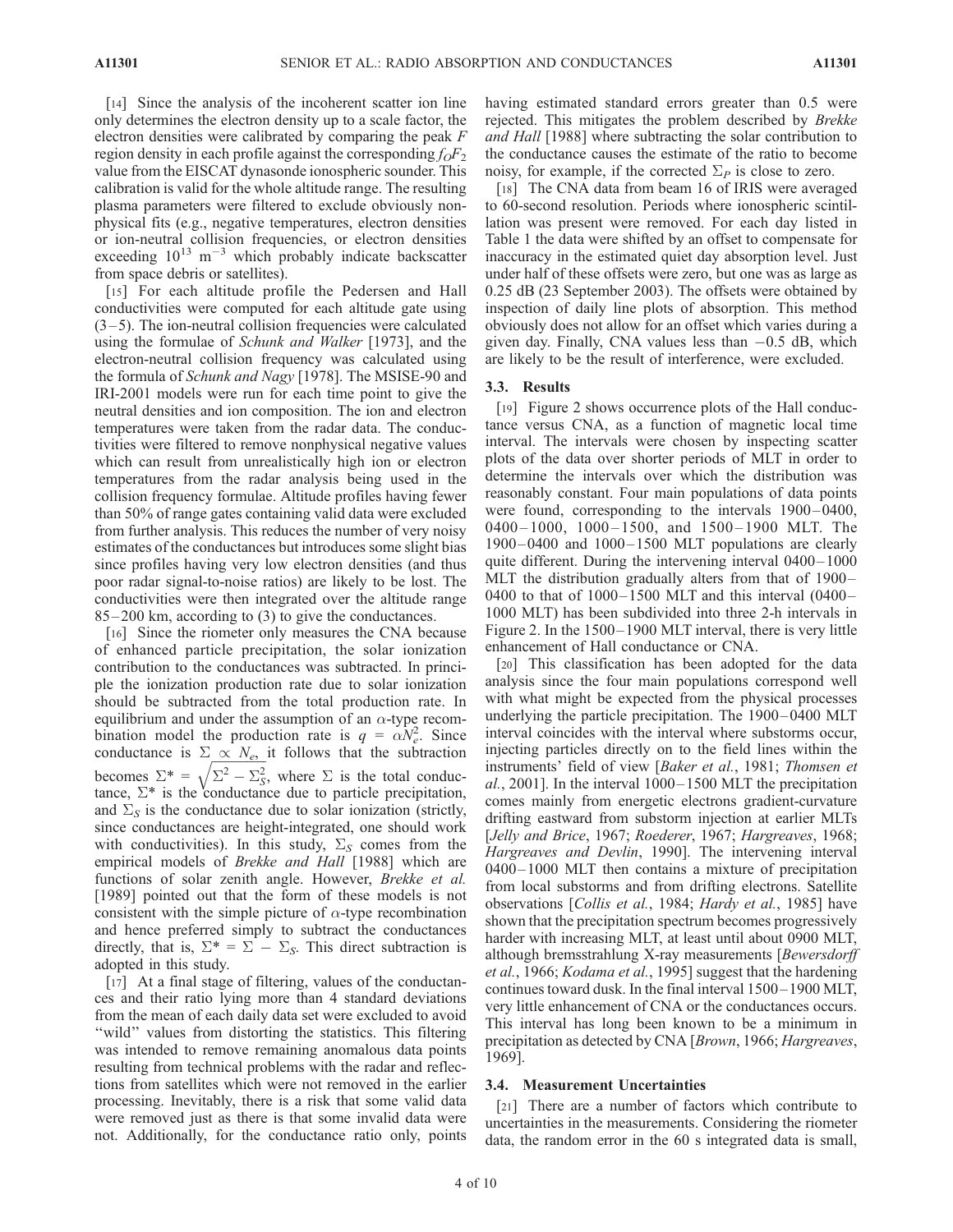

Figure 2. Occurrence plots of Hall conductance versus CNA for six intervals of magnetic local time. The intensity of shading represents the proportion of the total number of points (the relative frequency) in each bin. The dashed curves are the means of the fitted models. The MLT intervals are indicated.

having a standard deviation of about 0.01 dB, rising to 0.1 dB during very rapidly varying absorption or scintillation, although periods of scintillation have been excluded here. This is small compared to the range of absorption values observed. On the other hand, systematic errors result from inaccurate estimation of the quiet day level, that is, the cosmic noise power received in the absence of precipitation enhancing the D region electron density. These systematic errors are on the order of 0.2 dB. As described earlier, the CNA data have been adjusted to reduce this error, but it is difficult to completely eliminate it. An error of 0.2 dB is rather large compared to the range of absorption measured.

[22] In the case of the radar data the main source of uncertainty is the random error associated ultimately with the signal-to-noise ratio of the plasma spectrum measurement. The uncertainties of the plasma parameters are estimated by the analysis software. The parameters used in calculating the conductances are the electron density and the electron and ion temperatures. The temperatures affect the result in a relatively complicated manner, but the effect of uncertainty in the electron density is easier to estimate and on the basis of this 94% (77%) of the Hall conductances and 98% (90%) of the Pedersen conductances have errors less than  $10\%$  (5%).

[23] Systematic errors can arise because of the failure of the assumptions made in the radar analysis and calculation of the conductances. For example, if the model ion composition does not reflect reality, the temperatures obtained from the radar analysis will be incorrect, as will the collision frequencies used in calculating the conductivities. Such a situation can arise, for example, during ion frictional heating because of strong electric fields, leading to an increase in the proportion of molecular ions in the lower  $F$  region. In the E region the same electric fields can excite the Farley-Buneman instability leading to electron heating, violating the assumption that the electron/ion temperature ratio is fixed below 107 km [Davies and Robinson, 1997]. This

same phenomenon has also been found to affect CNA [Stauning, 1984].

[24] An additional source of error results from the different fields of view of the riometer and radar. The radar beam has a width of approximately  $0.6^{\circ}$  and is directed at a zenith angle of  $13^\circ$  through the ionosphere. On the other hand, the riometer beam chosen has a width of about  $12^{\circ}$  and passes more obliquely through the ionosphere (zenith angle of 33<sup>o</sup>). The two instruments thus integrate over very different but intersecting volumes of plasma. The intersection of the beams varies with altitude and therefore with changes in the hardness of the precipitating electron spectrum. Furthermore, if there is small-scale structure in the precipitation (which is certainly observed in optical images of the aurora), then this will also lead to discrepancies between the radar and riometer measurements. Unfortunately, it is almost impossible to estimate this type of error quantitatively.

#### 3.5. Statistical Models

[25] In order to have a convenient method by which to make statistical predictions of conductance parameters from CNA, models of the form

$$
\mu_Y = \begin{cases}\n & c : A < A_0 \\
m(A - A_0)^p + c : A \ge A_0\n \end{cases}
$$
\n(6)

have been fitted to the data, where  $A$  is CNA in dB;  $m$ ,  $c$ , and  $p$  are arbitrary nonnegative constants;  $Y$  is the response variable (Hall or Pedersen conductance or the Hall/Pedersen conductance ratio); and  $\mu_Y$  is its mean. As noted earlier, there is no simple theoretical basis on which to expect a particular functional form for the relationship between the conductance parameters and absorption and so the choice of this power law form was based on a number of factors. The data suggest monotonic relationships and when plotted on a log-log scale (not shown) are roughly linear. The constant term  $c$  allows for the possibility that the conductance (or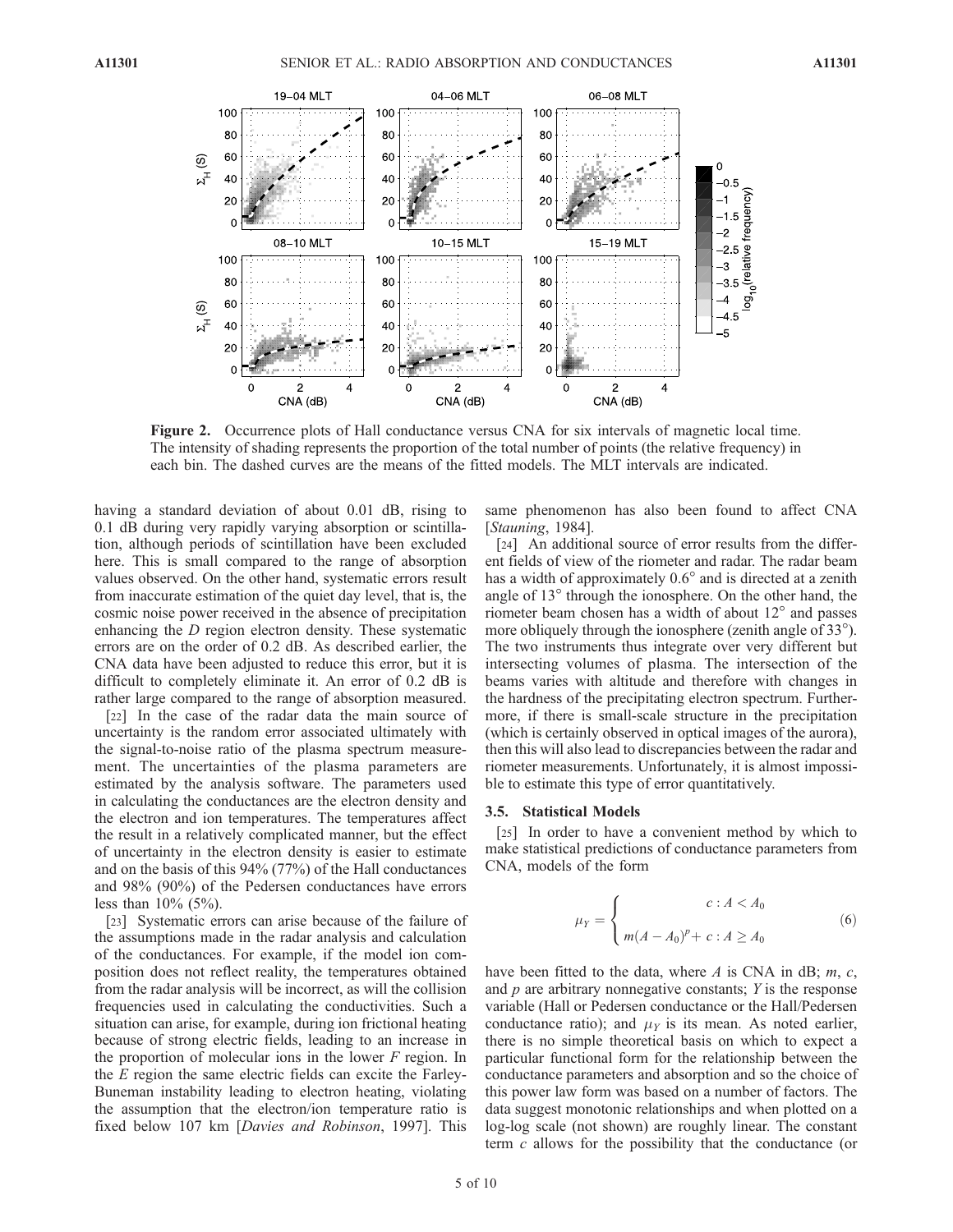

Figure 3. Same as for Figure 2 but for Pedersen conductance versus CNA.

ratio) remains nonzero even when CNA is zero and was again suggested by the data. The constant offset  $A_0$  allows for residual bias in the CNA data due to the type of quiet day level uncertainty described in section 3.4. The model was fitted to the data for each MLT interval (excluding  $1500 - 1900$  MLT). The distribution of the response Y was taken as a gamma distribution since the response can theoretically only take nonnegative values. Further details of the models and the coefficients of the fits are given in Appendix A.

[26] Figures  $2-4$  show the distribution of all the data points (not just those included in the fits) and the means of the fitted models for each MLT interval. The performance of the fits are measured by the  $R^2$  statistic (see Tables A1–A3 in Appendix A). On the whole, the Pedersen conductance is least well explained by the CNA, the only exception being the 0600 – 0800 MLT interval when the Hall/Pedersen ratio is worse. This may be due to the cluster of points with  $\Sigma_H$  $\Sigma_P$  > 5 for A < 1 dB. The Hall conductance is most well

explained by CNA in all MLT intervals, although the Hall/ Pedersen ratio is only slightly worse except for 0600-0800 MLT (as already discussed above) and also 0400– 0600 MLT when the Hall conductance is particularly well explained, possibly a side effect of the smaller number of data points in this interval.

## 4. Discussion

[27] The results show that Hall conductance is more strongly related to CNA than Pedersen conductance. This result might have been expected on intuitive grounds since the energy ranges of precipitating particles causing the Hall conductance region and the CNA region are closer in altitude than those causing the Pedersen conductance and CNA regions. What is more surprising is the apparent strong relation between the conductance ratio and CNA, since the conductance ratio is dependent purely on the



Figure 4. Same as for Figure 2 but for the Hall/Pedersen conductance ratio versus CNA.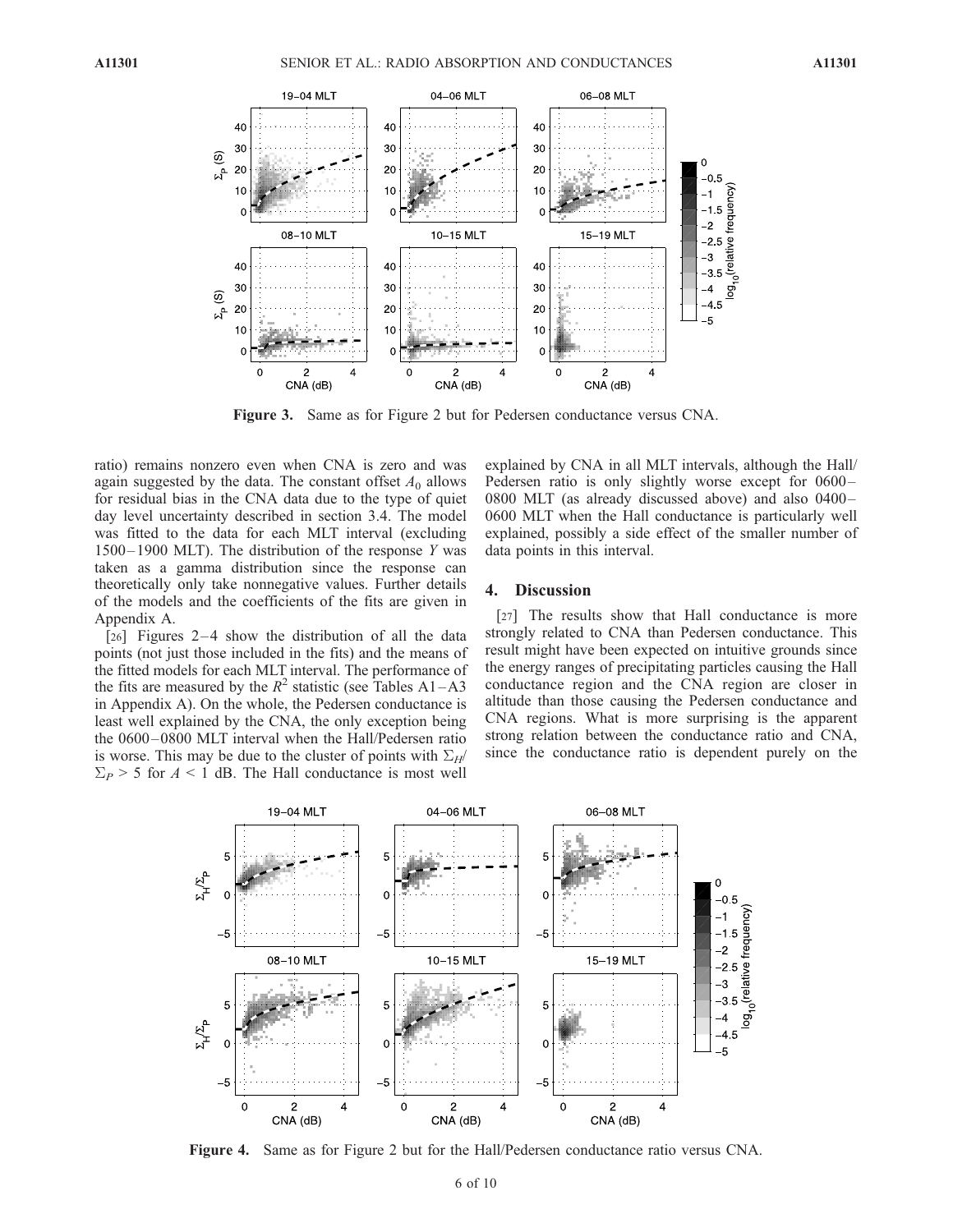

Figure 5. Calculated values of Pedersen and Hall conductances, their ratio, and CNA for Maxwellian spectra of different mean energies (black curves). The energy flux is 1 mW  $m^{-2}$  at all energies. The CNA values have been multiplied by 10. The gray curves show how power law functions with indices of 0.5 (shallow slope) and 1.5 (steep slope) would appear on the plot.

energy of the precipitation whereas CNA depends on both the energy and the flux.

[28] Figure 5 shows Pedersen and Hall conductances, their ratio, and CNA computed for Maxwellian electron spectra of different mean energy  $\overline{E}$  for the same energy flux  $\dot{\Phi}_E = 1$  mW m<sup>-2</sup>. Fluxes isotropic in pitch angle are assumed. Similar model results for conductances were given by Vickrey et al. [1981] and for CNA by Mori et al. [2004]. The presentation in terms of constant energy flux follows the previous authors but means that the energy dependence of the parameters is not shown explicitly [Vickrey et al., 1981; Mori et al., 2004]; since  $\Phi_E = \overline{E} \Phi$ , the number flux  $\Phi$ falls in inverse proportion to mean energy  $\overline{E}$ , and since, as discussed earlier, the parameters are proportional to  $\Phi^{0.5}$ , the energy dependence is reduced by a factor of  $\bar{E}^{0.5}$ . The gray curves in Figure 5 have slopes corresponding to power law indices of 0.5 and 1.5. These in turn correspond to explicit power law energy dependencies with indices of 1 and 2, respectively. Thus it is seen that over nearly the whole energy range  $1 \le \bar{E} \le 50$  keV, CNA is approximately proportional to  $\overline{E}^2$  whereas the energy dependencies of  $\Sigma_P$ and  $\Sigma_H$  are much weaker. It seems likely that the strong association between CNA and  $\Sigma_H/\Sigma_P$  is a result of this strong energy dependence of CNA which dominates its dependence on changes in the number flux of precipitating electrons. From Figure 5,  $\Sigma_H/\Sigma_P$  varies roughly as  $\overline{E}$  over most of the energy range. *Robinson et al.* [1987] found  $\Sigma_H$ /  $\Sigma_P \propto \bar{E}^{0.85}$ . Since CNA varies as  $\bar{E}^2$ , it might be expected that  $\Sigma_H/\Sigma_P$  will vary as  $A^{0.5}$  and indeed the power law index in the statistical  $\Sigma_H/\Sigma_P$ -CNA models is not far from 0.5, with the exception of the  $0400 - 0600$  MLT interval (Table A3).

[29] A marked contrast between the  $\Sigma_H$ -CNA and  $\Sigma_H/\Sigma_P$ -CNA relationships is their MLT dependence. The MLT

dependence of the former is the basis for the MLT classification used in this study. However, it is clear that the latter has a much weaker if it has any MLT dependence. This can be explained in terms of how the typical energy of precipitating electrons varies with MLT. As remarked on earlier, in the 1900 – 0400 MLT interval the precipitation is dominated by local substorm activity. Here the electron fluxes tend to be relatively soft. Moving toward later local times, the fluxes become progressively dominated by electrons gradient-curvature drifting eastward (dawnward) from substorm injection and these are observed to become progressively harder with MLT [Bewersdorff et al., 1966; Hardy et al., 1985]. In particular, the satellite measurements presented by Collis et al. [1984] support the idea that the energy spectrum hardens in this way and indeed their results agree quite well with the classification into MLT intervals used in this study.

[30] Assuming that the underlying  $\Sigma_H/\Sigma_P$ -CNA relationship is constant (strictly it is a function of the atmospheric response to precipitation), then the observed relationship will not change either, except that there will tend to be more occurrences of high  $\Sigma_H/\Sigma_P$  at later MLTs as the mean energy increases, and Figure 4 supports this. This increase of mean energy can also explain the change in the  $\Sigma_H$ -CNA relationship with MLT. CNA increases much faster with mean energy than  $\Sigma_H$  for a given number flux so that a given CNA tends to correspond to a lower  $\Sigma_H$  at later MLTs.

[31] Relationships between CNA and the Hall and Pedersen conductances were previously derived by Walker and Bhatnagar [1989]. They found nearly linear relationships between the Hall and Pedersen conductances and CNA, contrasting with the present power law relationships where the power law index is less than unity. Figure 6 compares the models of Walker and Bhatnagar [1989] with those of this work. The Walker and Bhatnagar [1989] models were given in terms of CNA at 30 MHz whereas here 38.2 MHz is used. The CNA at 30 MHz was scaled to that at 38.2 MHz assuming it is inversely proportional to the square of the frequency as implied by magnetoionic theory (2). It is clear from Figure 6 that there is a considerable difference between the two sets of models for both the Hall and



Figure 6. Comparison of the conductance-CNA relationships of *Walker and Bhatnagar* [1989] (solid curves) with those of this work (dashed curves) from all magnetic local time sectors ((left) Hall conductance; (right) Pedersen conductance). The CNA is for a frequency of 38.2 MHz.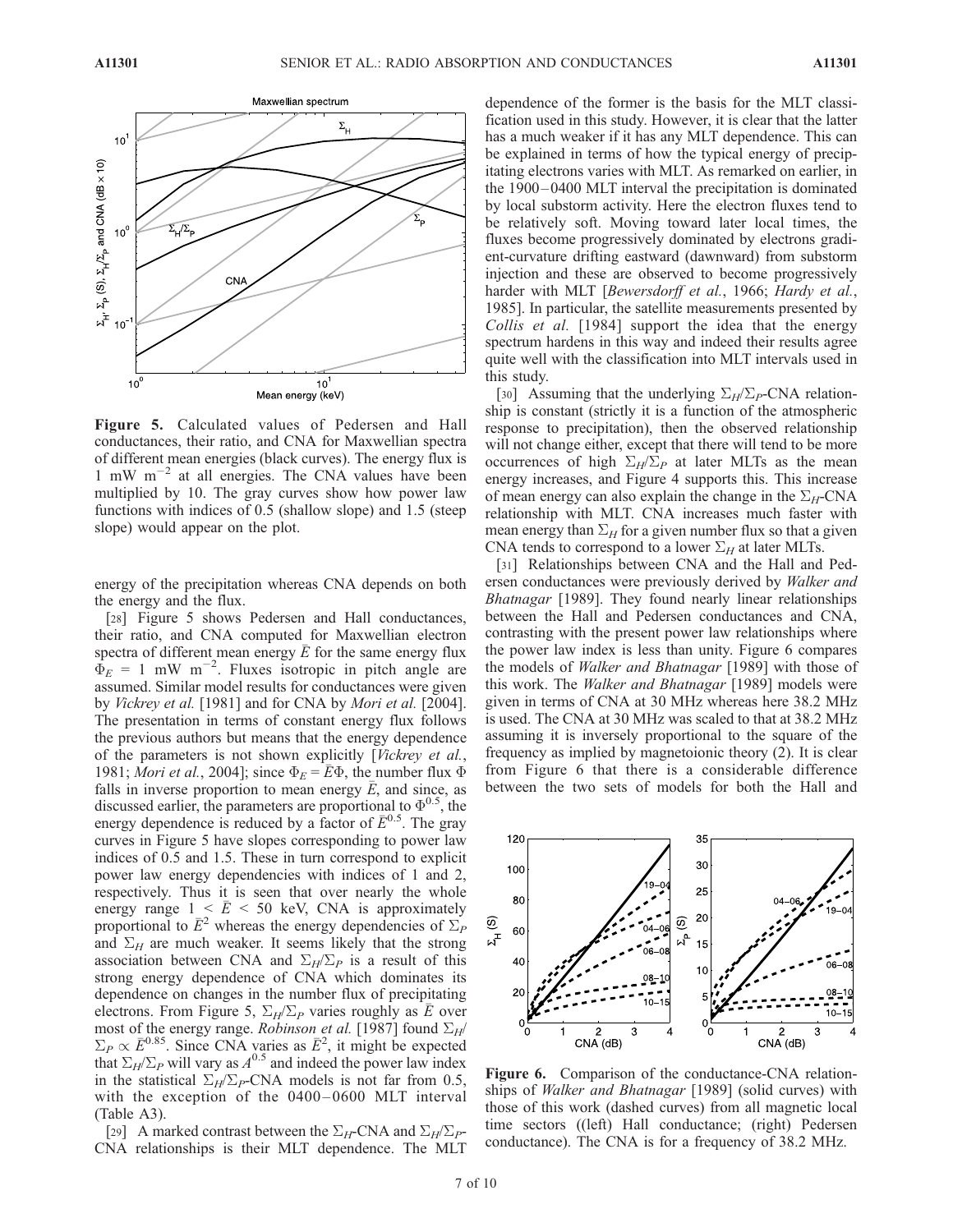| <b>MLT</b>    |           | m         |             |               |            | n     | $R^2$ |
|---------------|-----------|-----------|-------------|---------------|------------|-------|-------|
| $1900 - 0400$ | 5.5(0.11) | 31(0.52)  | 0.71(0.016) | 0.014(0.0044) | 4.0(0.072) | 11572 | 0.59  |
| $0400 - 0600$ | 4.3(0.20) | 37(1.4)   | 0.45(0.048) | 0.14(0.011)   | 4.1(0.20)  | 1778  | 0.72  |
| $0600 - 0800$ | 2.4(0.68) | 23(0.55)  | 0.65(0.077) | 0.076(0.048)  | 3.1(0.35)  | 2065  | 0.68  |
| $0800 - 1000$ | 3.2(0.27) | 15 (0.25) | 0.34(0.046) | 0.21(0.027)   | 2.0(0.089) | 2887  | 0.66  |
| $1000 - 1500$ | 3.1(0.14) | 8.0(0.10) | 0.59(0.036) | 0.16(0.023)   | 1.0(0.042) | 6866  | 0.57  |

Table A1. Parameters of the Model Fits for Hall Conductance and CNA<sup>a</sup>

<sup>a</sup>The parameters of the function (6) are given for each MLT interval. The numbers in parentheses are the approximate errors in the parameters; *n* is the number of points included in each fit and  $R^2$  is the fraction of the response variance explained by the fit.

Pedersen conductances. The models match most closely for the 1900–0600 MLT interval, but even there the difference can be a factor of 2 or more. The variation with MLT in the present results is considerable and shows that a single model cannot be used for all MLTs.

[32] The *Walker and Bhatnagar* [1989] models were based on electron density profiles compiled for several different values of CNA by Collis et al. [1984]. These profiles were not measured but computed from spacecraft measurements of precipitating electron spectra at geostationary orbit. Furthermore, these calculations included data from all MLTs and are, as the authors pointed out, subject to considerable uncertainty in the effective recombination coefficient [Collis et al., 1984]. As noted earlier in this section and section 3.3, the spacecraft data presented by Collis et al. [1984] show that there is significant variation in the typical energy of electron precipitation with MLT and therefore significant variation in the shape of the corresponding electron density profile with MLT. It may be that averaging over these variations resulted in unrealistic electron density profiles and hence unrealistic values for the Pedersen and Hall conductances. In addition, Walker and Bhatnagar [1989] had to extrapolate the profiles to higher altitudes to fully cover the conductance region. In contrast, the relationships given here are based on direct comparison of CNA with measured electron density profiles and have been separated by MLT.

[33] *Makarevitch et al.* [2004] presented an interval of simultaneous EISCAT CP-1 and IRIS riometer measurements and established relationships between the Hall conductance and CNA during this interval, which covered the period  $\sim 0630 - 1330$  MLT (0400 – 1100 UT). A simple proportionality,  $\Sigma_H = C_H A$  was used, but they found it necessary to change the constant  $C_H$  from 29.0 for the interval  $0630-1030$  MLT to 15.5 for the interval  $1030-$ 1330 MLT, i.e., in the latter interval, a given CNA corresponded to a smaller Hall conductance. This behavior is qualitatively consistent with the statistical models given here. It so happens in this example that the transition occurred close to the boundary between two of the MLT intervals used here (1000 MLT), but, in general, such

boundaries are not likely to be adhered to. Indeed, it is possible to see from Figure 7 of Makarevitch et al. [2004] some sub-intervals when the correlation between  $\Sigma_H$  and CNA is poorer than in others and these are probably due to temporally localized variations in the typical energy of the electron precipitation. Such variations cannot be taken into account by the statistical models and demonstrate a limitation of using them to predict conductances. Indeed, since the models are probability models, it does not follow that if the same absorption is observed at two different times or locations that the conductance must be the same at these two instances but rather that the probability distribution of the conductance is the same.

[34] The data set used in this study mostly contains measurements made in the equinoctial seasons, with a small contribution from summer. It is known that CNA exhibits a strong seasonal variation, being greatest in the equinoctial seasons and lower in summer than in winter [Ranta et al., 1983]. To a large extent, this corresponds to the long known seasonal variation in geomagnetic activity. Russell and McPherron [1973] proposed an explanation in terms of southward component of the interplanetary magnetic field seen by the magnetosphere as a function of the Sun-Earth geometry. More recently, it has been suggested that solar illumination of the polar regions may play an important role [Lyatsky et al., 2001]. In the latter case, in particular, the seasonal variation may involve seasonal changes in the typical shape of the precipitating electron spectra [Liou et al., 2001] leading to changes in the form of the CNAconductance relationships, rather than simply affecting the occurrence probability of precipitation events. Investigation of these effects is beyond the scope of this study.

[35] It should also be borne in mind that the relationships presented in this study are derived using measurements taken in the auroral zone. At much higher or lower latitudes it is possible that the relationships would be different because of the different characteristics of particle precipitation. For example, at higher latitudes, precipitation associated with the magnetospheric cusps would occur around local noon and the precipitation associated with gradient-

Table A2. As for Table A1 but for the Pedersen Conductance

| <b>MLT</b>    |            | m         |             | Æο              |             | п     | $R^2$ |
|---------------|------------|-----------|-------------|-----------------|-------------|-------|-------|
| $1900 - 0400$ | 3.0(0.52)  | 9.9(0.61) | 0.58(0.069) | $-0.061(0.054)$ | 2.1(0.092)  | 11593 | 0.30  |
| $0400 - 0600$ | 1.7 (0.49) | 12(0.89)  | 0.60(0.14)  | 0.044(0.075)    | 2.2(0.18)   | 1771  | 0.46  |
| $0600 - 0800$ | 1.1(0.20)  | 6.1(0.18) | 0.54(0.086) | 0.063(0.047)    | 1.4(0.30)   | 2060  | 0.47  |
| $0800 - 1000$ | .4(0.38)   | 2.7(0.30) | 0.17(0.091) | 0.23(0.084)     | 0.63(0.11)  | 2880  | 0.40  |
| $1000 - 1500$ | .7(0.70)   | 1.2(0.55) | 0.35(0.084) | 0.20(0.20)      | 0.64(0.056) | 6835  | 0.07  |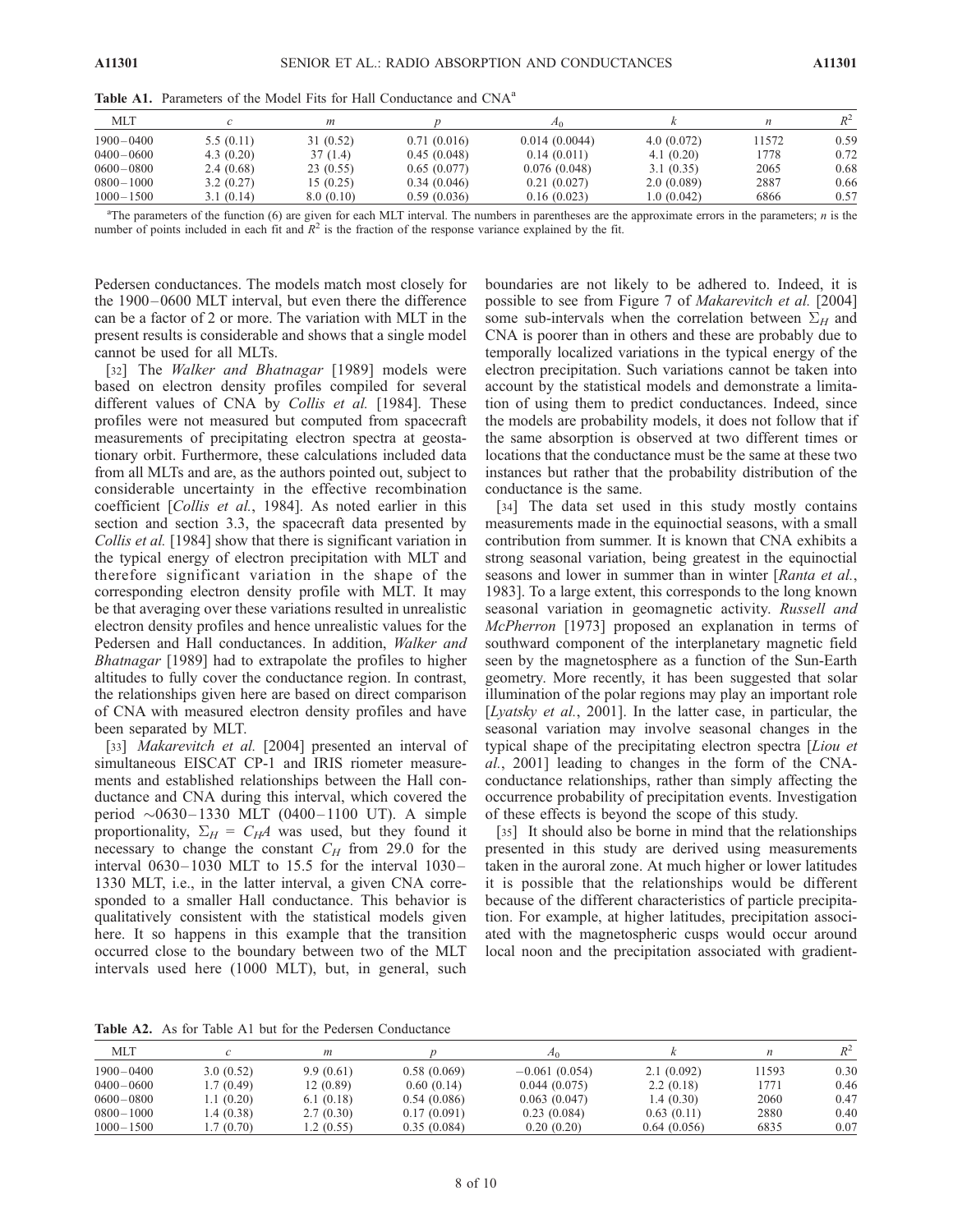| <b>MLT</b>    |            | т           |             | 21 O           |             | n     | $R^2$ |
|---------------|------------|-------------|-------------|----------------|-------------|-------|-------|
| $1900 - 0400$ | 1.4(0.19)  | 1.8 (0.091) | 0.56(0.034) | 0.078(0.074)   | 0.12(0.011) | 11509 | 0.53  |
| $0400 - 0600$ | 1.8 (0.22) | 1.5(0.27)   | 0.14(0.091) | 0.15(0.086)    | 0.32(0.032) | 1688  | 0.51  |
| $0600 - 0800$ | 2.2(0.15)  | 1.7(0.16)   | 0.44(0.062) | 0.084(0.081)   | 0.31(0.047) | 1909  | 0.31  |
| $0800 - 1000$ | 1.8 (0.27) | 2.5(0.24)   | 0.43(0.025) | 0.083(0.032)   | 0.20(0.048) | 2811  | 0.63  |
| $1000 - 1500$ | .2(0.47)   | 2.5(0.25)   | 0.63(0.034) | $-0.060(0.13)$ | 0.21(0.018) | 6655  | 0.56  |

Table A3. As for Table A1 but for the Hall/Pedersen Conductance Ratio

curvature drift would be absent because of the open magnetic field lines.

## 5. Conclusion

[36] Statistical models for the Hall and Pedersen conductances and their ratio as functions of cosmic noise absorption at 38.2 MHz have been derived for five intervals of magnetic local time. The Hall conductance and the conductance ratio have the strongest associations with CNA and the Pedersen conductance is weakly related to CNA. The Hall conductance-CNA relationship is a strong function of MLT and this has been interpreted in terms of the change in the typical energy of precipitating electrons as they drift eastward from substorm injection. On the other hand, the conductance ratio has a relationship to CNA which is almost independent of local time. The results have been compared to the previous models of Walker and Bhatnagar [1989] and found to differ considerably, probably because that study did not take the MLT dependence into account. It is emphasized that the statistical nature of the models presented in this study should be borne in mind when applying them since spatially or temporally localized features in the electron precipitation will not be fully accounted for.

## Appendix A: Statistical Models

[37] In fitting the model for the mean response  $(\Sigma_H, \Sigma_B)$ or  $\Sigma_H/\Sigma_P$ ) in terms of CNA given by (6) an appropriate probability distribution for the response must be chosen. The conventional choice of a normal distribution was considered to be unsatisfactory for two reasons. First, it is unphysical since it allows negative values for parameters which can only be nonnegative, and second, for  $\Sigma_H$  and  $\Sigma_P$ in particular, it tended to produce negative values for the mean (through the constant term in (6)) at low values of CNA. Indeed, at low values of CNA the distributions of the conductances are highly asymmetric with a tail toward higher values. A potentially better candidate is the gamma distribution, which is sometimes encountered within the framework of Generalized Linear Models [McCullagh and Nelder, 1989]. The gamma density function is

$$
f(x) = \frac{1}{\Gamma(\alpha)} \beta^{-\alpha} x^{\alpha - 1} e^{-x/\beta},
$$
 (A1)

the mean is  $\mu = \alpha \beta$ , and the variance is  $\sigma^2 = \alpha \beta^2$ , where  $\alpha$ ,  $\beta > 0$ .

[38] Conventionally, the response variance in a gamma model is proportional to the square of the response mean. In this data set this leads to overestimation of the variance as CNA increases. Therefore a modified gamma model with the variance proportional to the mean  $\sigma^2 = k\mu$  was adopted (in fact,  $k = \beta$  with the parametrization of the gamma density). In some cases a constant variance might have been more appropriate. The model was fitted by maximizing the likelihood of the observed data with respect to all the model parameters, that is, the coefficients in (6) and the variance coefficient  $k$ . The maximization was constrained to avoid negative values of the coefficients in (6), except for  $A_0$ . Only data points with positive values of  $\Sigma_B$ ,  $\Sigma_H$ , or  $\Sigma_H/\Sigma_P$  were included in the fit. This excluded only a small number of points having negative values due to the subtraction of the solar ionization contribution to the conductances.

[39] Tables A1-A3 give the parameters of the fits and their estimated uncertainties (1 standard deviation). The predictive powers of the fits are measured by the  $R^2$  statistic (coefficient of determination)

$$
R^{2} = 1 - \sum [y_{i} - \mu_{Y}(A_{i})]^{2} / \sum (y_{i} - \bar{y})^{2}, \quad (A2)
$$

where the subscript *i* ranges over each data point,  $\bar{y}$  is the mean of all response values, and  $R^2$  can be thought of as the proportion of the variance in the conductance (or ratio) which can be explained by the fit. Clearly, the closer this is to unity, the more predictive is the CNA of the conductance.

[40] When the fitting was repeated using a normal distribution, it was found that, broadly speaking, the fitted means were not greatly different. However, the detail of the fit for  $A \approx 0$  was different between the two cases, in the manner described above. On the whole it was felt that the gamma distribution gave more plausible results.

[41] Acknowledgments. This work was supported by grant PP/ C000218/1 from the UK Particle Physics and Astronomy Research Council (PPARC). EISCAT is an international association supported by research organizations in China (CRIRP), Finland (SA), France (CNRS, until the end of 2006), Germany (DFG), Japan (NIPR and STEL), Norway (NFR), Sweden (VR), and the United Kingdom (PPARC). We are grateful to the Centre for Applied Statistics at Lancaster University for helpful comments. [42] Wolfgang Baumjohann thanks Stephen Buchert and Johan Stadsnes for their assistance in evaluating this paper.

## References

- Aksnes, A., J. Stadsnes, N. Østgaard, G. A. Germany, K. Oksavik, R. R. Vondrak, A. Brekke, and U. P. Løvhaug (2006), Height profiles of the ionospheric electron density derived using space-based remote sensing of UV and X ray emissions and EISCAT radar data: A ground-truth experiment, J. Geophys. Res., 111, A02301, doi:10.1029/2005JA011331.
- Ashrafi, M., M. J. Kosch, and F. Honary (2005), Comparison of the characteristic energy of precipitating electrons derived from ground-based and DMSP satellite data, Ann. Geophys., 23, 135 – 145.
- Baker, D. N., P. Stauning, E. W. Hones Jr., P. R. Higbie, and R. D. Belian (1981), Near-equatorial, high-resolution measurements of electron precipitation at  $L \simeq 6.6$ , J. Geophys. Res., 86, 2295-2313.